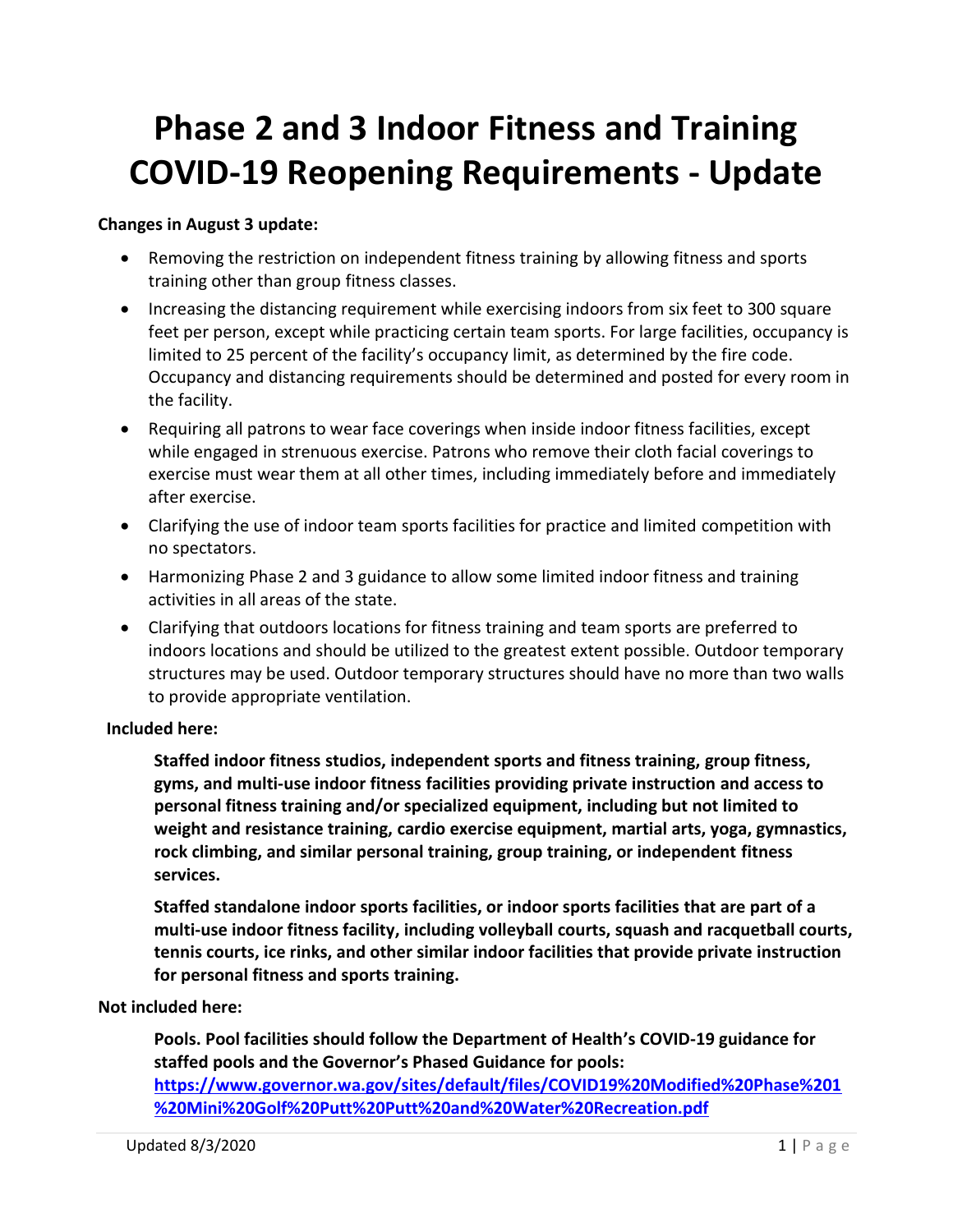# **[https://www.doh.wa.gov/Portals/1/Documents/1600/coronavirus/WaterRecreationProg](https://www.doh.wa.gov/Portals/1/Documents/1600/coronavirus/WaterRecreationProgGuidanceCOVID-19.pdf) [GuidanceCOVID-19.pdf](https://www.doh.wa.gov/Portals/1/Documents/1600/coronavirus/WaterRecreationProgGuidanceCOVID-19.pdf)**

**Sporting activities and outdoor group fitness classes. Except as otherwise specified in this guidance, indoor competitive sporting activities, such as professional, amateur, or organized team sports and outdoor group fitness classes should follow the guidance for Professional Sports and Other Sporting Activities:** 

**[https://www.governor.wa.gov/sites/default/files/COVID19%20Phase%202%20and%203](https://www.governor.wa.gov/sites/default/files/COVID19%20Phase%202%20and%203%20Sporting%20Activities%20Guidance.pdf) [%20Sporting%20Activities%20Guidance.pdf](https://www.governor.wa.gov/sites/default/files/COVID19%20Phase%202%20and%203%20Sporting%20Activities%20Guidance.pdf)**

Certain fitness training requires the use of specialized facilities and equipment which are not generally open to the public, but used by trained athletes under supervised personal training agreements, or by reservation. Independent sports and fitness training, group fitness classes, and some indoor team sport facility use are authorized in Phase 2 and Phase 3, as specified in this guidance.

All indoor fitness training facilities operating during Phase 2 and Phase 3 must adopt a written procedure for employee safety and customer interaction that is at least as protective as this procedure and complies with the safety and health requirements below.

# **Limited Use of Facility and Business Adaptations**

Access to indoor fitness and sports facilities is limited by the size of the facility:

- All facilities must provide a minimum of 300 square feet per person of physical distance between persons in all areas of the facility, unless occupancy limits are otherwise specified in this guidance. When strict physical distancing is not feasible for a specific, limited-duration task, such as walking in hallways, using restrooms, or safety monitoring; other prevention measures are required, such as face coverings, alternating access, and physical barriers, when appropriate.
- For a facility that is larger than 12,000 sq. feet, the occupancy of the facility may not exceed 25 percent of the fire code occupancy rating.
- The minimum 300 square feet per person occupancy must be calculated and enforced for every room in a facility where indoor fitness and training occurs. Each room where indoor fitness and training occurs must be monitored to ensure the 300 square feet per person maximum occupancy is not exceeded.

The following areas will be closed: Showers, hot-tubs, saunas, steam rooms, tanning beds, squash courts, and racquetball courts. Locker room use will be limited to use for hand washing and restrooms only, or as required for use of the pool authorized under DOH guidelines.

For multi-use fitness facilities: the following areas will be restricted to small groups of five (5) people for personal training, or amateur use, unless otherwise specified in guidance provided for organized team sports: basketball courts, volleyball courts, pickle ball, tennis courts, and other indoor sports facilities. A minimum of six feet of physical distance between individuals must be maintained at all times.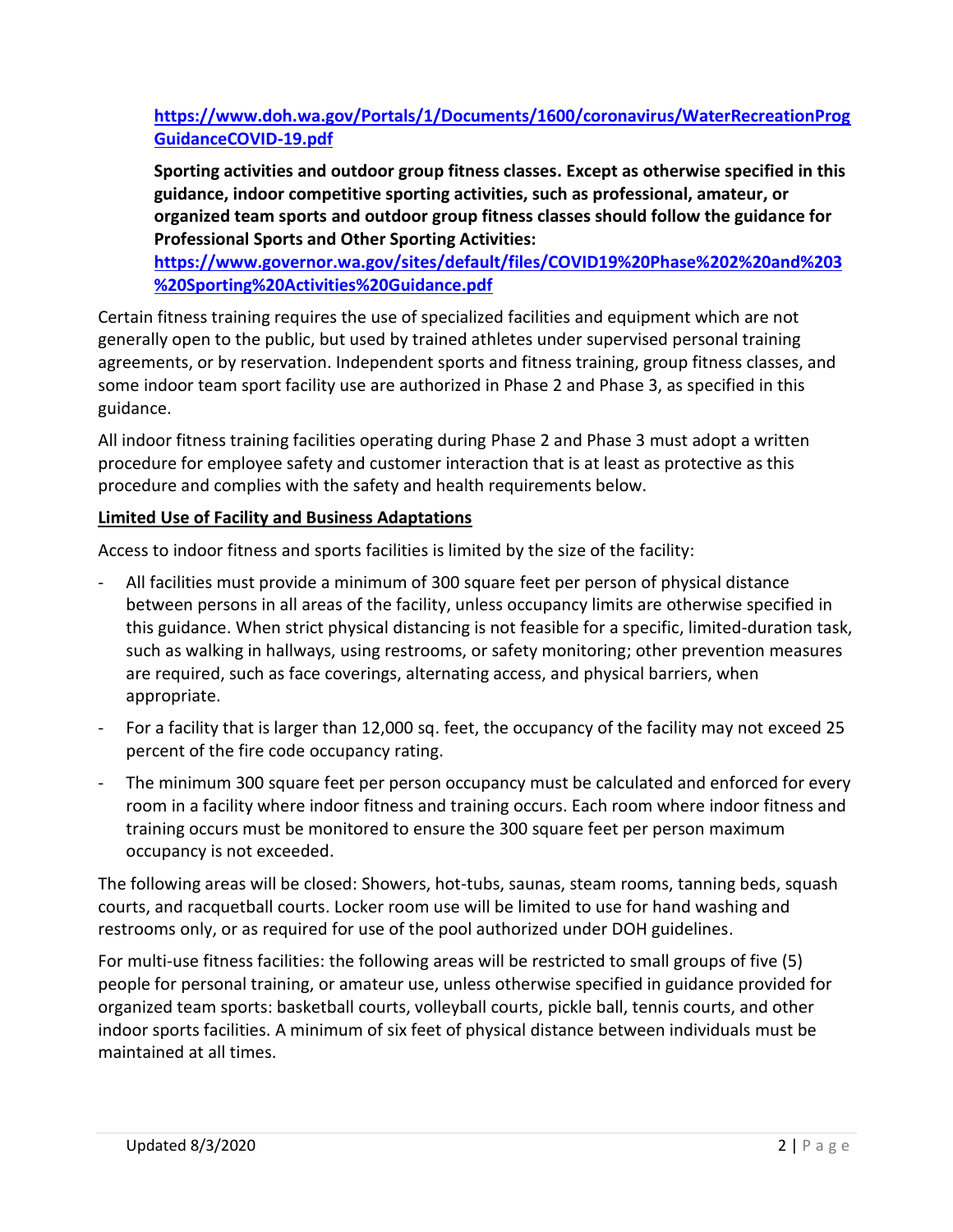Team sports specific training guidance:

- High and medium contact sports such as hockey, soccer, cheerleading, dance, and basketball are limited to practice, with no games or competitions allowed. Practice is limited to groups of five, not including the coach or trainer, if applicable, with no contact and a minimum of six feet of physical distance between participants at all time. No spectators are allowed for practices.
- Low contact sports, such as tennis and volleyball practices and competitions are allowed, but participants are limited to no more than five per court and no spectators are allowed for either practice or competitions.

No in-facility child care services will be permitted, unless consistent with Department of Health guidance fo[r Child Care, Youth Development, and Summer Day Camps.](https://www.doh.wa.gov/Portals/1/Documents/1600/coronavirus/DOH-OSPI-DYCF-SchoolsChildCareGuidance.pdf) Children in child care do not count toward the overall occupancy limit for the purpose of calculating fitness facility occupancy and the minimum required square footage per person.

# **Safety and Health Requirements**

All staffed indoor fitness and training facilities operating during Phase 2 or Phase 3 have a general obligation to keep a safe and healthy facility in accordance with state and federal law and safety and health rules for a variety of workplace hazards. In addition, they must comply with the following COVID-19 worksite-specific safety practices, as outlined in the Governor's "Safe Start" Proclamation 20-25, and in accordance with the Washington State Department of Labor & Industries [General Requirements and Prevention Ideas for](https://www.lni.wa.gov/forms-publications/f414-169-000.pdf) [Workplaces](https://www.lni.wa.gov/forms-publications/f414-169-000.pdf) and the Washington State Department of Health [Workplace and Employer Resources & Recommendations.](https://www.doh.wa.gov/Coronavirus/workplace)

Employers must specifically ensure operations follow the main L&I COVID-19 requirements to protect workers, including:

- Educate workers in the language they understand best about coronavirus and how to prevent transmission and the employer's COVID-19 policies.
- Maintain minimum six-foot separation between all employees (and customers) in all interactions at all times. When strict physical distancing is not feasible for a specific task, other prevention measures are required, such as use of barriers, minimize staff or customers in narrow or enclosed areas, stagger breaks, and work shift starts.
- Provide (at no cost to employees) and require the wearing of personal protective equipment (PPE) such as gloves, goggles, face shields and face masks as appropriate or required for the work activity being performed. Cloth facial coverings must be worn by every employee not working alone on the jobsite unless their exposure dictates a higher level of protection under Department of Labor & Industries safety and health rules and guidance.
- Exceptions to this requirement for cloth face coverings include: when working alone in an office, vehicle, or at a job site; if the individual is deaf or hard of hearing, and is communicating with someone who relies on language cues such as facial markers and expression and mouth movements as a part of communication; if the individual has a medical condition or disability that makes wearing a facial covering inappropriate; or when the job has no in-person interaction.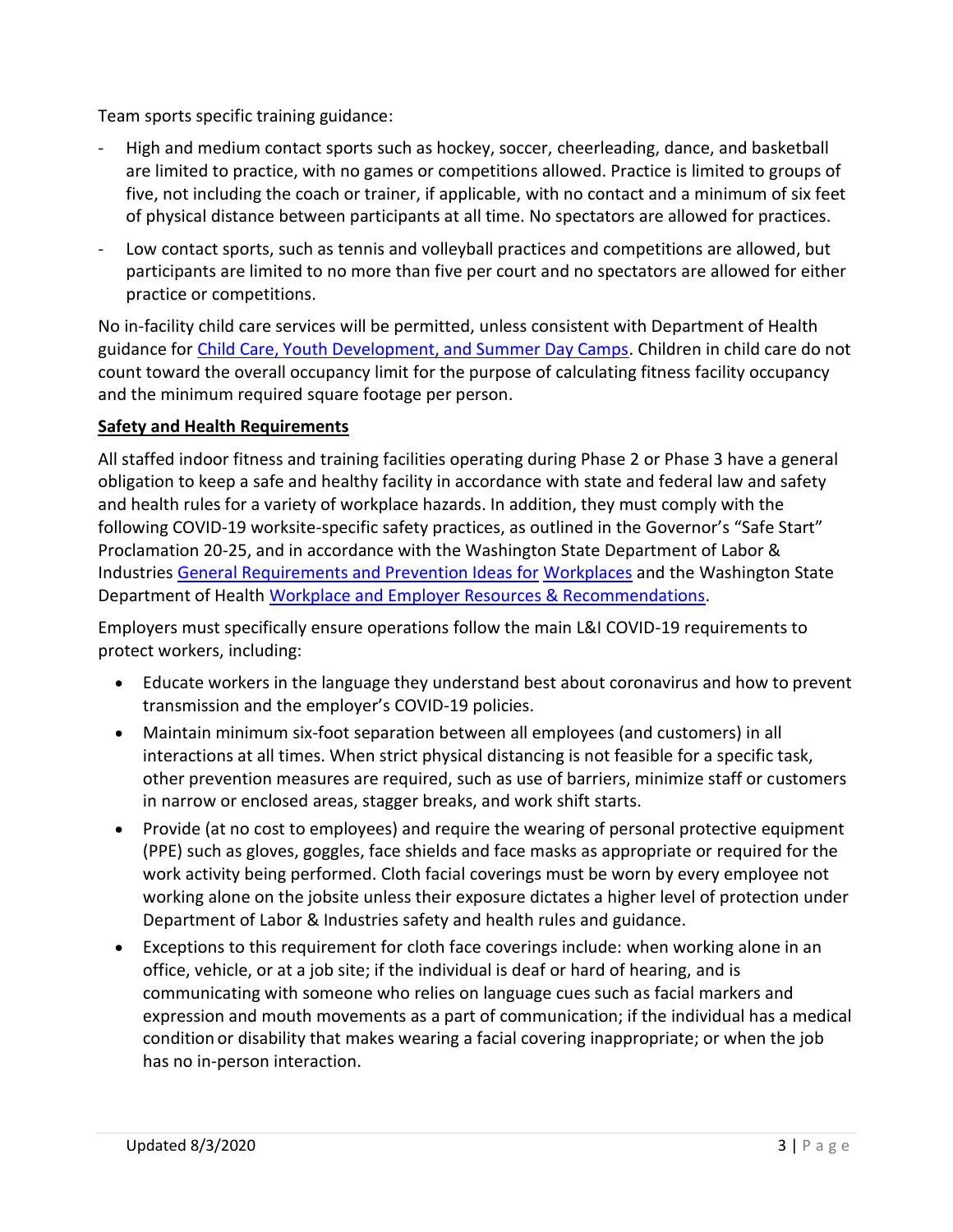- Refer to [Washington Coronavirus Hazard Considerations for Employers \(except COVID-19](https://www.lni.wa.gov/agency/_docs/wacoronavirushazardconsiderationsemployers.pdf)  [care in hospitals & clinics\) Face Coverings, Masks, and Respirator Choices](https://www.lni.wa.gov/agency/_docs/wacoronavirushazardconsiderationsemployers.pdf) for additional details. Cloth face coverings are described in the [Department of Health guidance.](http://www.doh.wa.gov/Portals/1/Documents/1600/coronavirus/ClothFacemasks.pdf)
- Ensure frequent and adequate hand washing with adequate maintenance of supplies. Use disposable gloves where safe and applicable to prevent transmission on tools or other items that are shared.
- Establish a housekeeping schedule that includes frequent cleaning and sanitizing with a particular emphasis on commonly touched surfaces.
- Screen employees for signs/symptoms of COVID-19 at the start of their shift. Make sure sick employees stay home or immediately go home if they feel or appear sick. Cordon off any areas where an employee with probable or confirmed COVID-19 illness worked, touched surfaces, etc. until the area and equipment is cleaned and sanitized. Follow the cleaning [guidelines set by the CDC](https://www.cdc.gov/coronavirus/2019-ncov/community/disinfecting-building-facility.html) to deep clean and sanitize.
- Post a sign at the entrance to the business so that it is immediately noticeable to all customers entering the store that requires customers to wear cloth facial coverings. All customers must adhere to the requirements of the Secretary of Health's [Order 20-03,](https://www.doh.wa.gov/Portals/1/Documents/1600/coronavirus/Secretary_of_Health_Order_20-03_Statewide_Face_Coverings.pdf) unless they are exempt from the requirement. People who are engaged in high intensity activities, such as strenuous indoor fitness, training, recreation, and sporting activities, may not be able to wear a cloth face covering if it causes difficulty breathing while exercising. Customers who remove their cloth facial coverings to exercise must wear them at all other times at indoor recreation and training facilities including immediately before and immediately after exercise. If patrons are unable to wear a cloth face covering while engaged in strenuous exercise, the facility should consider conducting the activity in a location with greater ventilation and air exchange (for instance, outdoors versus indoors) and where it is possible to maintain more physical distance from others.
- Post a sign in each individual room where indoor fitness and training takes place with total occupancy allowed in that room based on the 300 square foot per person calculation, or the 25 percent of occupancy limit for larger facilities, whichever number is lower.

A site-specific COVID-19 supervisor shall be designated by the employer at each job site to monitor the health of employees and enforce the COVID-19 job site safety plan, including occupancy limits and sanitation protocols.

A worker may refuse to perform unsafe work, including hazards created by COVID-19. It is unlawful for an employer to take adverse action against a worker who has engaged in safety-protected activities under

the law if the individual's work refusal meets certain requirements. Information is available in these publications: [Safety and Health Discrimination in the Workplace brochure](https://lni.wa.gov/forms-publications/F417-244-000.pdf) and [Spanish Safety and](https://lni.wa.gov/forms-publications/f417-244-999.pdf)  **[Health](https://lni.wa.gov/forms-publications/f417-244-999.pdf) [Discrimination brochure.](https://lni.wa.gov/forms-publications/f417-244-999.pdf)** 

Employees who choose to remove themselves from a worksite because they do not believe it is safe to work due to the risk of COVID-19 exposure may have access to certain leave or unemployment benefits. Employers must provide high-risk individuals covered by Proclamation 20- 46 with their choice of access to available employer-granted accrued leave or unemployment benefits if an alternative work arrangement is not feasible.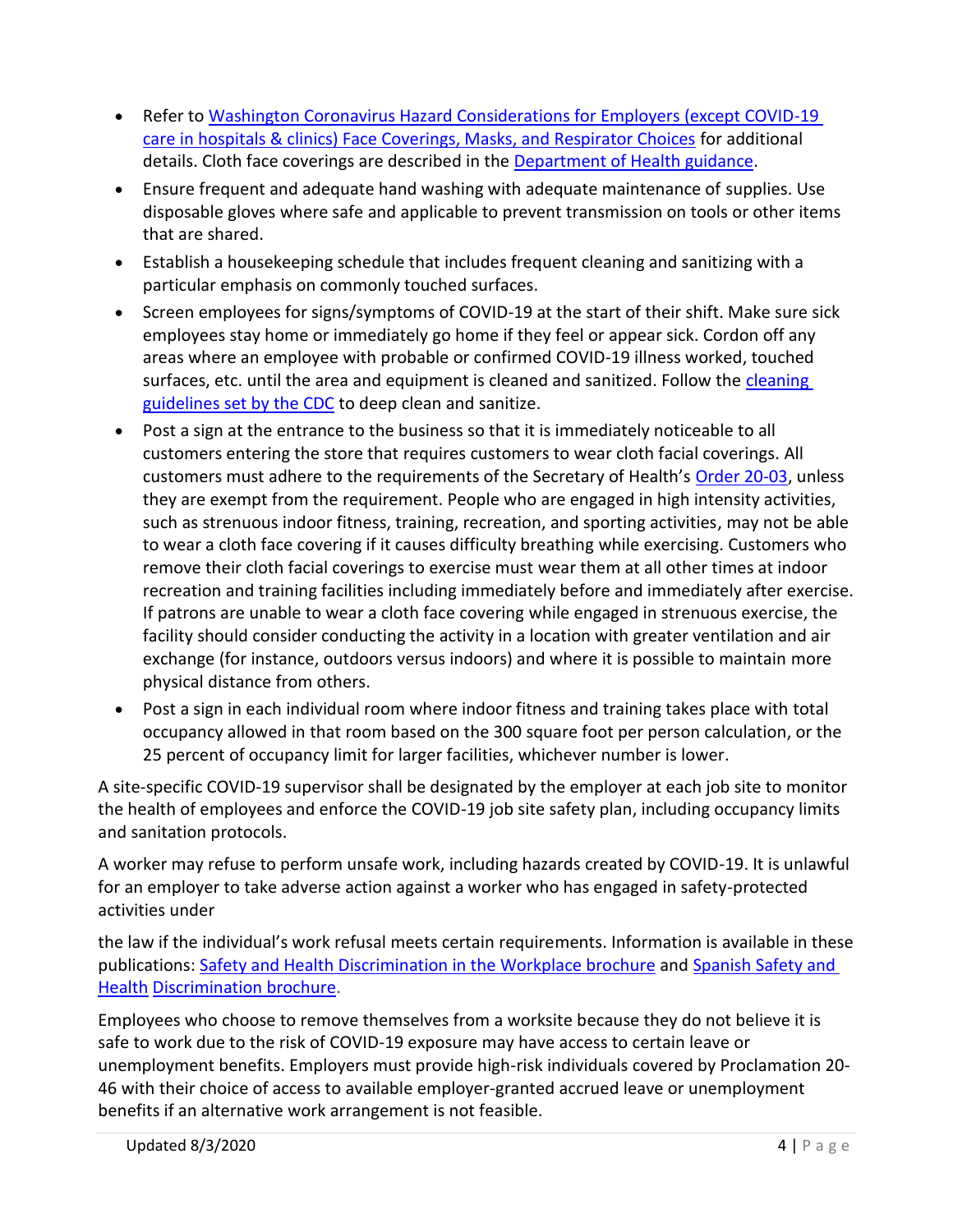Other employees may have access to expanded family and medical leave included in the Families First Coronavirus Response Act, unemployment benefits, or other paid time off depending on the circumstances. Additional information is available at [Novel Coronavirus Outbreak \(COVID-19\)](https://www.lni.wa.gov/agency/outreach/novel-coronavirus-outbreak-covid-19-resources)  [Resources](https://www.lni.wa.gov/agency/outreach/novel-coronavirus-outbreak-covid-19-resources) and [Paid Leave under the WA Family Care Act and the Families First Coronavirus](https://www.lni.wa.gov/agency/outreach/novel-coronavirus-outbreak-covid-19-resources)  [Response Act.](https://www.lni.wa.gov/agency/outreach/novel-coronavirus-outbreak-covid-19-resources)

# **No indoor fitness training facility may operate until it can meet and maintain all the requirements in this document, including providing materials, schedules and equipment required to comply. Additional considerations may be adopted, as appropriate.**

All issues regarding worker safety and health are subject to enforcement action under L&I's Division of Occupational Safety and Health (DOSH).

- Employers can request COVID-19 [prevention advice and help](https://lni.wa.gov/safety-health/preventing-injuries-illnesses/request-consultation/onsite-consultation) from L&I's Division of Occupational Safety and Health (DOSH).
- Employee Workplace safety and health complaints may be submitted to the L&I DOSH Safety Call Center: (1-800-423-7233) or via e-mail to [adag235@lni.wa.gov.](mailto:adag235@lni.wa.gov)
- General questions about how to comply with the agreement practices can be submitted to the state's Business Response Center at : [https://coronavirus.wa.gov/how-you-can](https://coronavirus.wa.gov/how-you-can-help/covid-19-business-and-worker-inquiries)[help/covid-19-](https://coronavirus.wa.gov/how-you-can-help/covid-19-business-and-worker-inquiries) [business-and-worker-inquiries.](https://coronavirus.wa.gov/how-you-can-help/covid-19-business-and-worker-inquiries)
- All other violations related to Proclamation 20-25 can be submitted at [https://coronavirus.wa.gov/report-safe-start-violation.](https://coronavirus.wa.gov/report-safe-start-violation)

# **Additional considerations:**

Prior to reopening, all indoor fitness training facilities are required to develop for each location a comprehensive COVID-19 exposure control, mitigation and recovery plan. The plan must include policies regarding the following control measures: PPE utilization; on-location physical distancing; hygiene; sanitation; symptom monitoring; incident reporting; location disinfection procedures; COVID-19 safety training; exposure response procedures and a post-exposure incident project-wide recovery plan. A copy of the plan must be available at the location and available for inspection by state and local authorities.

## **Personal Training Responsibility**

1. The facility is responsible for providing a safety briefing at the beginning of each personal training and group fitness training session to emphasize the protective measures for everyone to include maintaining social distancing, sanitation protocols, and pre-session screening. Alternatively, a safety video can be shared and emailed to the client prior to the scheduled appointment, or played for the group. Each client will sign a waiver of consent and commitment to the facility's reopening policies prior to their scheduled appointment time.

## **Pre-Session Screening**

- 2. Place signage at facility entrances to instruct patrons that they cannot enter if they have been diagnosed with COVID-19 (have not recovered or are still within the required 10-day isolation period), had symptoms of COVID-19 (within the last 24 hours), or had contact with a person that has or is suspected to have COVID-19 (within the last 14 days).
- 3. A facility may employ a COVID-19 safety monitor to conduct a temperature screening and/or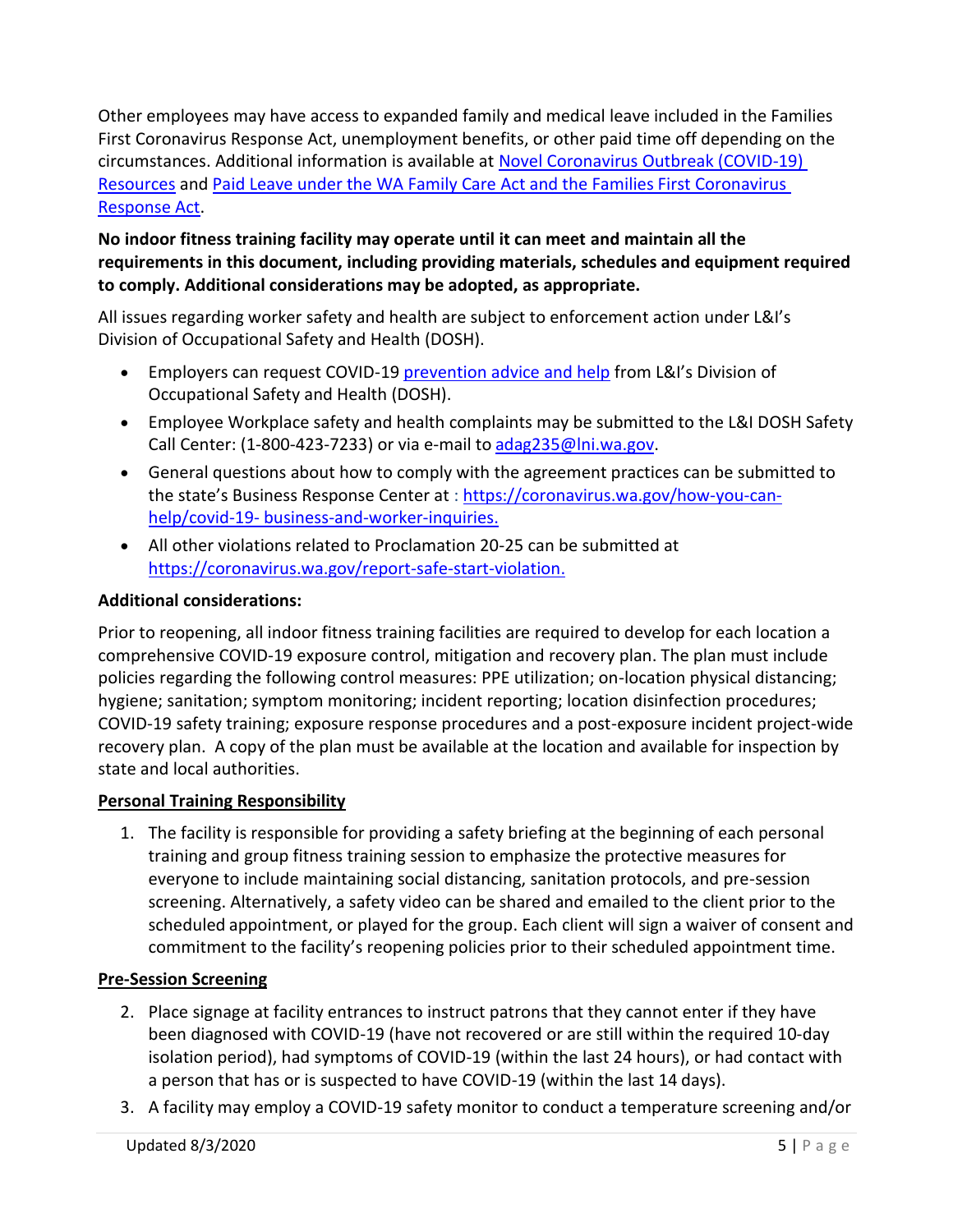questionnaire of clients at the facility entrance.

4. For facilities that take reservations: On-line or phone reservation systems to pre-pay and limit interactions are recommended.

# **Safety and social distancing practices**

- 5. All indoor fitness operations will employ one site-specific COVID-19 supervisor and additional safety monitors if needed, trained in the Washington State guidelines contained here, to ensure social distancing, implement hygiene protocols, and ensure face covering requirements are adhered to in all parts of the facility during all hours of operations. This may require assigned safety monitors for group fitness activities.
- 6. The facility should mark group exercise rooms with floor markings to show the physical distancing requirements for participants, when practical, and sanitize thoroughly before and after use. Adequate time must be provided between classes in order for the facility to properly sanitize after each class.
- 7. Social distancing guidelines of at least six feet of separationmust be maintained by every person in the facility at all times to the greatest extent possible. Each facility will have a social distancing plan that explains where clients can be at a given time in lobby or waiting areas, private offices, and the training area. The facility's COVID-19 supervisor is responsible for ensuring social distancing guidelines are maintained at all times.
- 8. Place signage at facility entrances and throughout the facility to instruct clients of the enhanced social distancing requirements. Place signage at the entrance to every room within the facility identifying the allowed occupancy of that room, per the facility use limitations in this guidance.
- 9. Tissues and trash cans must be made available throughout the facility.
- 10. Training equipment will be adjusted or access restricted in order to maintain proper social distancing standards. The facility is responsible for frequently cleaning and disinfecting hightouch surfaces, such as shared gym equipment, group fitness equipment, handrails, doorknobs, and restrooms. The facility's COVID-19 supervisor is responsible for ensuring that sanitation workers disinfecting these areas are be provided appropriate personal protective equipment (PPE) for these work tasks and trained on work expectations. If these areas cannot be cleaned and disinfected frequently, these locations shall be shut down until such measures can be achieved and maintained.
- 11. Congregations of no more than five people will be allowed in common areas such as employee break rooms and lobbies, and only if social distancing may be maintained.
- 12. Training sessions must be staggered to maintain social distancing, facility capacity limits, and instructor safety. Adequate breaks should be provided to fitness instructors who are required to wear face coverings for prolonged periods of time.

## **Sanitation Protocols**

- 13. Ensure restrooms are frequently cleaned and appropriately disinfected throughout the day.
- 14. Clients shall be required to bring their own water bottles. Water fountain use shall be restrictedto water bottle filling stations only. Congregating at water bottle filling stations shall be limited.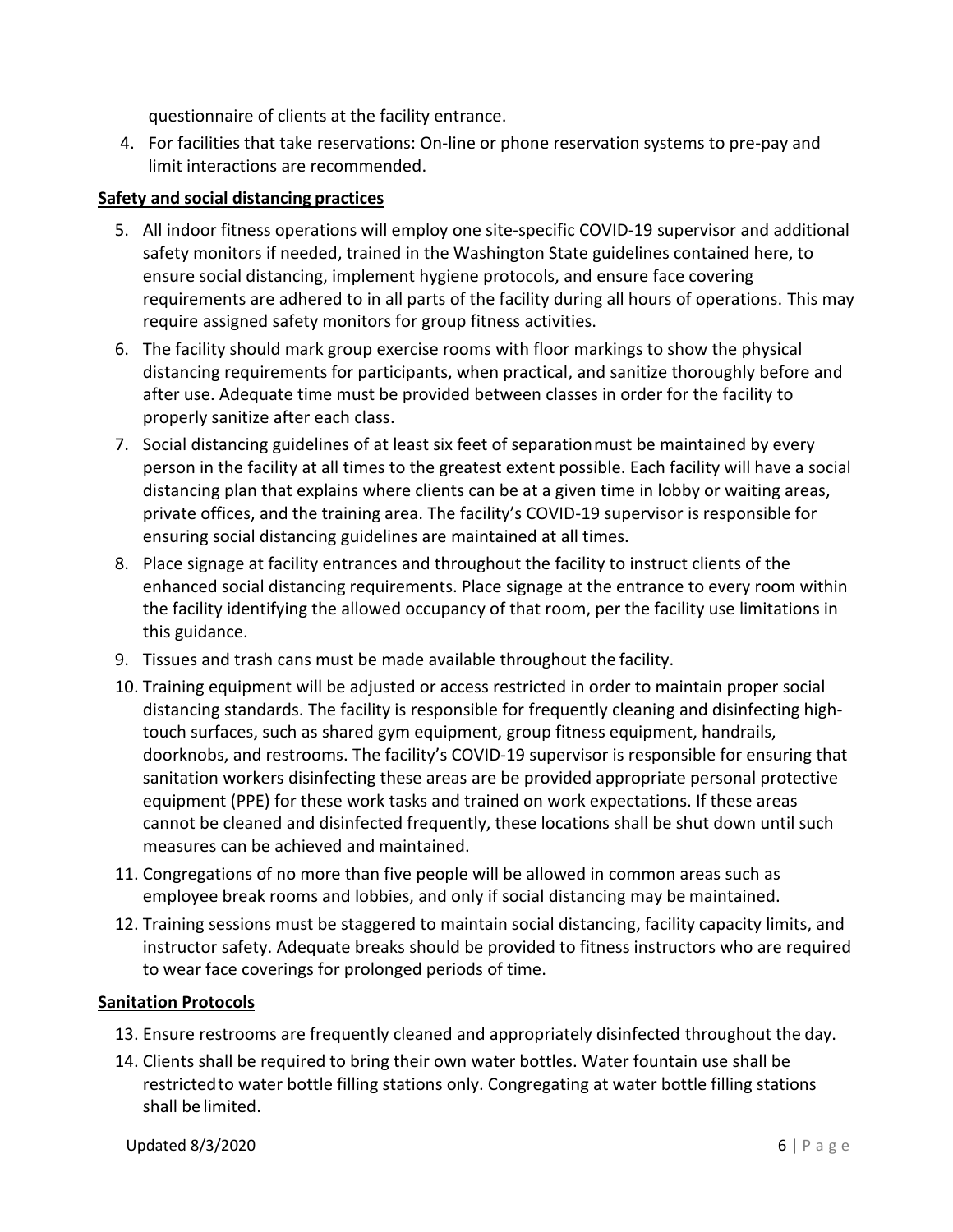- 15. Soap and running water shall be abundantly provided for frequent handwashing.
- 16. Hand sanitizer with at least 60% alcohol must be available and distributed throughout the facility.
- 17. All clients will wash their hands or use facility provided hand sanitizer upon entrance to the facility and prior to entering the training floor. This will be confirmed by the COVID-19 supervisor or other trained COVID-19 safety monitor.
- 18. Equipment will be sanitized immediately after each use. Sanitation spray or wipes will be dispersed throughout the training floor. Regularly sanitize counter tops, door knobs, other common surfaces, cash registers, score posting kiosks, and other frequently touched surfaces including employee used equipment.
- 19. Trainers must wash their hands or use hand sanitizer before and after each training session.
- 20. Clients will be informed to wear training attire to the facility and to bring their own towel.
- 21. For tennis, players must bring their own tennis balls.
- 22. For guidance on choosing safer disinfectants: Safer Cleaning, Sanitizing and Disinfecting Strategies to Reduce and Prevent COVID-19 Transmission, UWDEOH[S](https://) <https://>[https://osha.washington.edu/sites/default/files/documents/FactSheet\\_Cleaning\\_Fina](https://osha.washington.edu/sites/default/files/documents/FactSheet_Cleaning_Final_UWDEOHS_0.pdf) [l\\_UWDEOHS\\_0.pdf](https://osha.washington.edu/sites/default/files/documents/FactSheet_Cleaning_Final_UWDEOHS_0.pdf)

## **Employee/Trainer Protection**

- 23. Screen all employees and trainers reporting to work for COVID-19 symptoms with the following questions:
	- Have you been in close contact with a confirmed case of COVID-19?
	- Are you experiencing a cough, shortness of breath, or sore throat?
	- Have you had a fever in the last 48 hours?
	- Have you had a loss of taste orsmell?
	- Have you had vomiting or diarrhea in the last 24 hours?
- 24. Ask employees and trainers to take their temperature at home prior to arriving at the business, or take their temperature when they arrive. Thermometers used at the facility shall be 'no touch' or 'no contact' to the greatest extent possible. If a 'no touch' or 'no contact' thermometer is not available, the thermometer must be properly sanitized and disinfected between each use. Any employee or trainer with a temperature of 100.4°F or higher is considered to have a fever and must be sent home.
- 25. Staff must be sent home if they're sick or feel sick. If an employee or trainer reports feeling sick and goes home, the area where the person worked should be immediately disinfected.
- 26. Staff must wear employer provided face coverings and other personal protection items as required by the Washington State Department of Labor & Industries. Facility owners should provide training on personal protective equipment in accordance with the Washington State Department of Labor & Industries guidelines.
- 27. Staff must wash hands frequently with soap and water and use hand sanitizer.
- 28. If a staff member or trainer is confirmed to have COVID-19, facility owners should inform staff and trainers of their possible exposure but maintain confidentiality as required by the